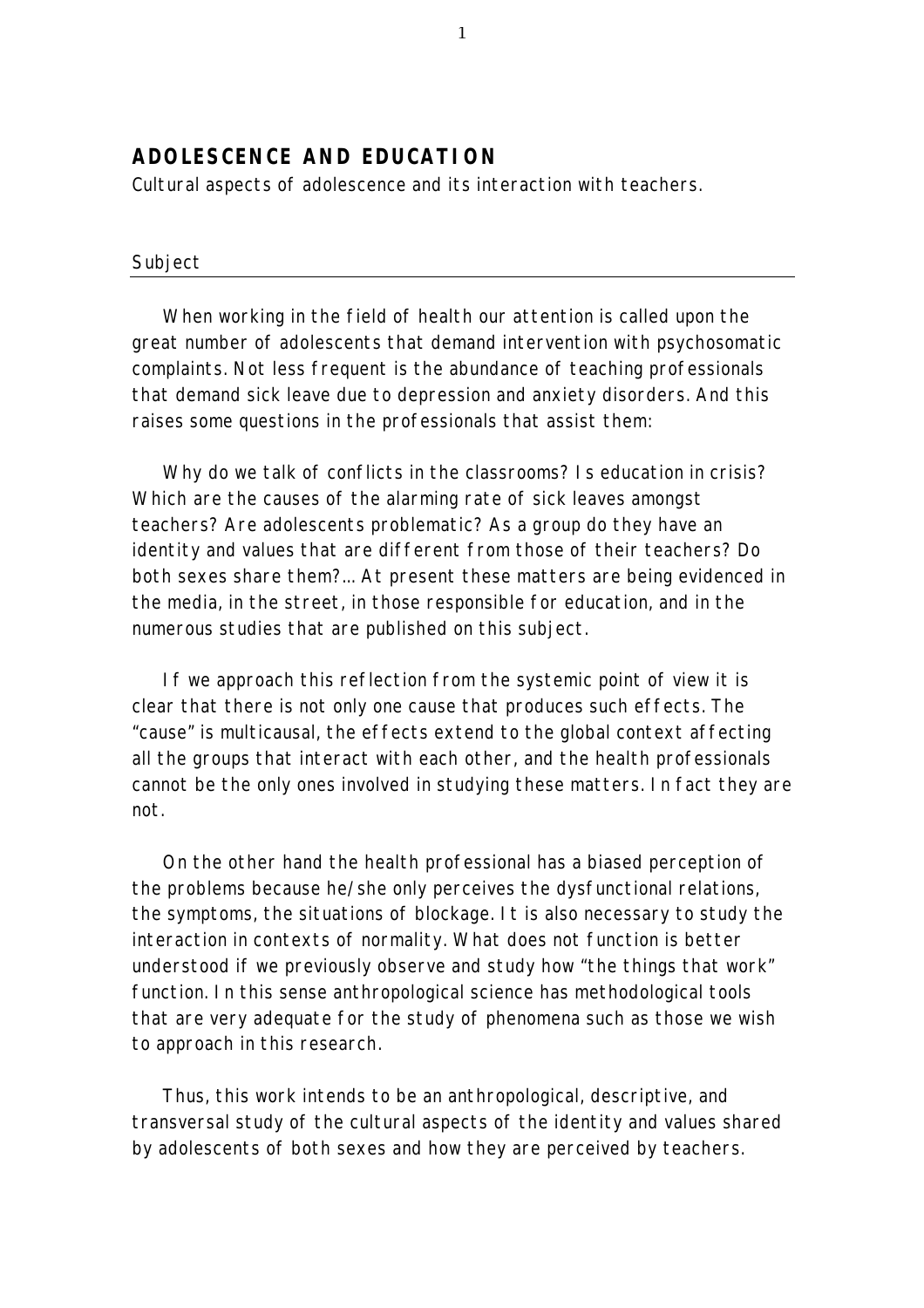### *Justification*

The specific demand of help and counsel of teachers in our province is significative: it manifests difficulties in the relation with these groups said to be based on the ignorance and/or the incomprehension of their worries, motivations, and interests.

The great number of adolescents that attend Mental Health Centres, with no diagnosis of psychosis, leads us to think that something is happening in their closest context.

The need declared by the associations of parents of students to "learn how to be parents", because they say they feel powerless in the face of the relation and control problems with their children.

Attention to diversity, which is a new method of work for the teacher, appears as innovative but very complex as he/she not only has to attend to the different personal characteristics of his/her students but also to the different ethnic groups that at present may be together in a same centre.

A survey carried out by the firm DATA amongst 3,853 youths between 15 and 24 years of age from all over the country shows us how Spanish adolescents say that what is most important for them is the family (amongst 10 possibilities), and that those in who they trust the most, after volunteer organisations, are teachers, precisely those who declare that they do not understand adolescents (*Diario El País*, 17-XI-99).

Not less surprising is the fact that 80% of the teachers in public centres point out psychological disorders as their biggest problem (*Diario El País*, 5-XI-00).

The exposed reasons, without being the only ones, justify a research of these characteristics as well as the usefulness of carrying it out with an anthropological vision that has been par excellence the one that has gone deeper in the study of the identity of cultures, their values, and their systems of beliefs and meanings.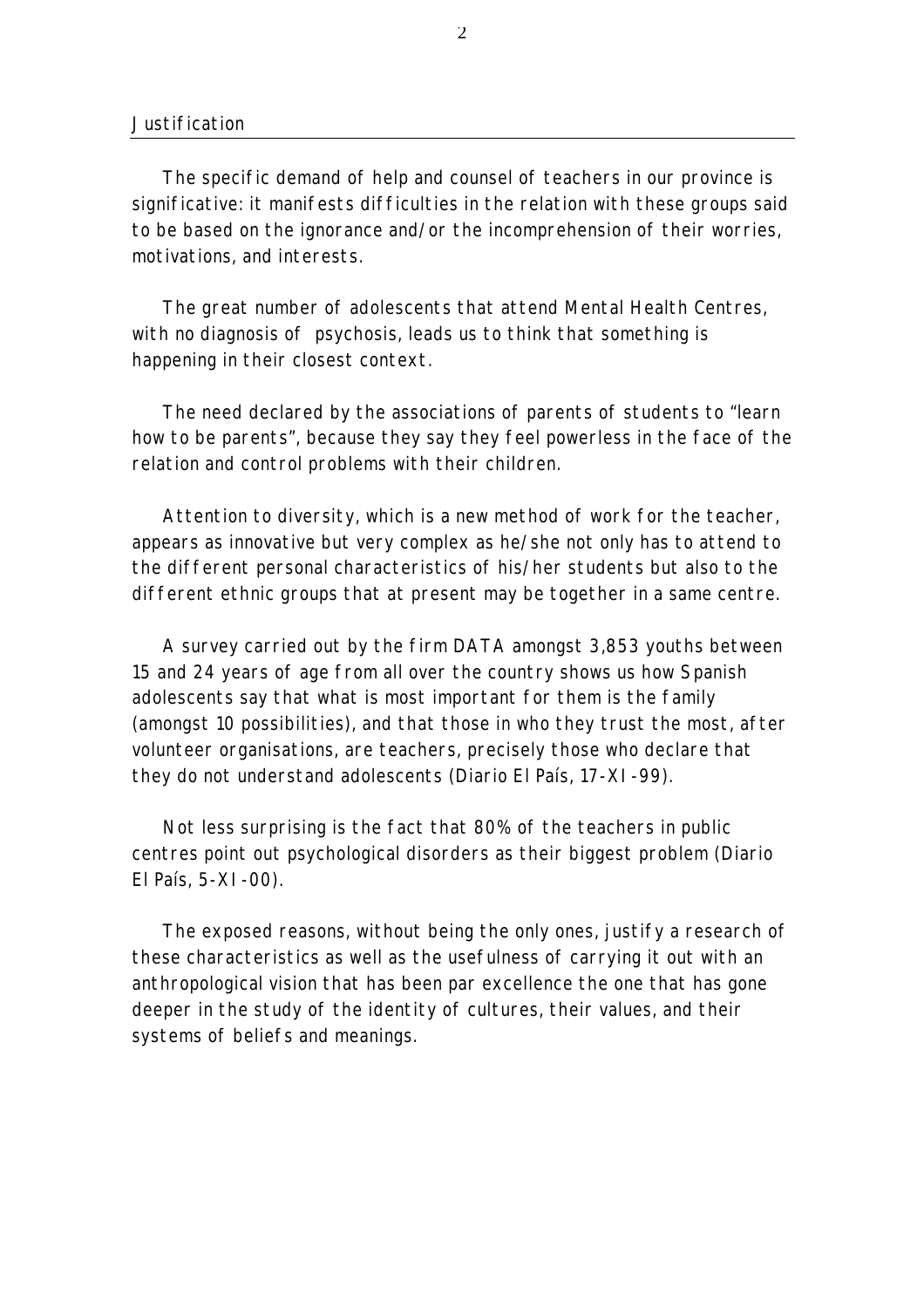#### *3.2.- State of the matter.*

Numerous works published on adolescence verify the existing preoccupation about youths. The bibliography research we have carried out shows more than three hundred researches in several countries during the last five years. Some study their language or their discourse, others their habits of alcohol and other drugs consumption. Some have observed their use of free time, school failure, activities in the family, the selfconcept, the selfesteem, the roles according to gender-sex, mental health, identity, values... Most of these studies have been done by sociologists and social psychologists. Those carried out by anthropologists are not so abundant.

However, it would not be fair to ignore for example the work that is being done in the city of Granada on an anthropological study of the "cultural models of gender in the discourse of adolescents in Granada" (1), or the study of gender-identity carried out with Puerto Rican adolescents (2), or that carried out on "the music as a counter-culture in urban adolescence" (3).

Despite this, it is surprising that precisely anthropology, whose methodology is based on participating observation, field work, and other techniques in close contact with the cultural facts, has not researched more a phenomenon that has been studied so much by other professionals whose results are based on the recount of items filled in by individuals they have not personally seen. Without questioning in the least the validity of said studies, it is worth pointing out the convenience of increasing those carried out from the anthropological field.

It seems important to point out another observation of the bibliographical research, and it is the fact of the validity and diversity of aspects studied of adolescence. The need to continue researching the matter could be related to the rapid and constant changes that occur in present day society: fashions, customs, interests, professional profiles, and a long et cetera change constantly in short periods of time... Possibly what was studied three years ago is not interesting "here and now". [...] The history of life is a series of stable states sprinkled at rare intervals with events that occur with great speed and help to establish the next stable stage... the idea that every change has to be smooth, slow, and constant was never read on the rocks (4).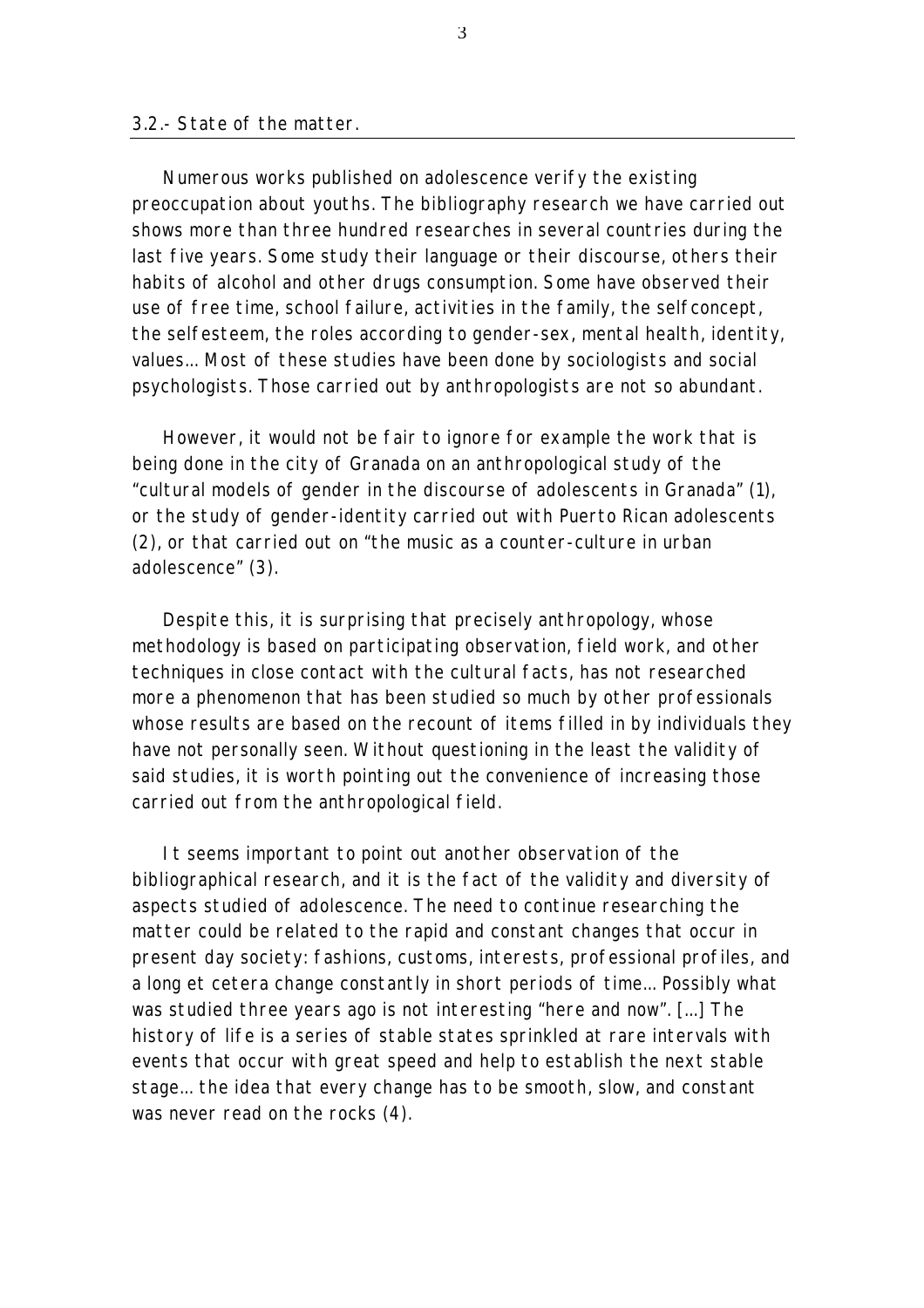Thus, the state in which the study of adolescence is in the scientific community confirms the need to keep researching. Any contribution capable of favouring a better understanding between people will be beneficial. Much more if the groups are "forced to understand each other", as is the case we are dealing with.

### *Theoretical framework.*

Cognitive and symbolic anthropology comprehends the fundamental concepts included in this work.

Key concepts of cognitive anthropology such as cultural model or shared cognition by the members of a group, or what needs to be known to behave adequately in the belonging/group were introduced by Goodenough in 1957 and recommended by him as object of study to the anthropologists of that time. Those of the United States considerably developed this cognitive anthropology from the sixties onwards, and in the study of the representations that an individual must have to think and act as a member of his/her community or belonging/group are included the concepts of identity and values, that later will be defined as analysis units.

We must also point out Quinn and Holland (1987) and their contributions on the prototypic structures of knowledge that helped considerably the understanding of the world and of behaviour. The work of Strauss (1992) has also meant an important step in the anthropological knowledge of behaviour and cultural models.

[...] At the beginning of the XX century Hall made an important contribution to the study of adolescence. He elaborated the so called recapitulation theory, according to which the genetic structure of the personality carries in itself the history of mankind. This phase would be dominated by the forces of instinct...They would not be forced to behave as adults because they are at an intermediate stage between "savageness" and "civilization"... The work of Hall had an enormous influence while spreading a positive image of adolescence as a stage of social moratorium and crisis, convincing teachers of the need to let "the youths be youths" (5).

However, we cannot speak of adolescence in anthropology without naming Margaret Mead. The American current started by Boas and Benedict had in Mead one of its most known disciples worldwide. Any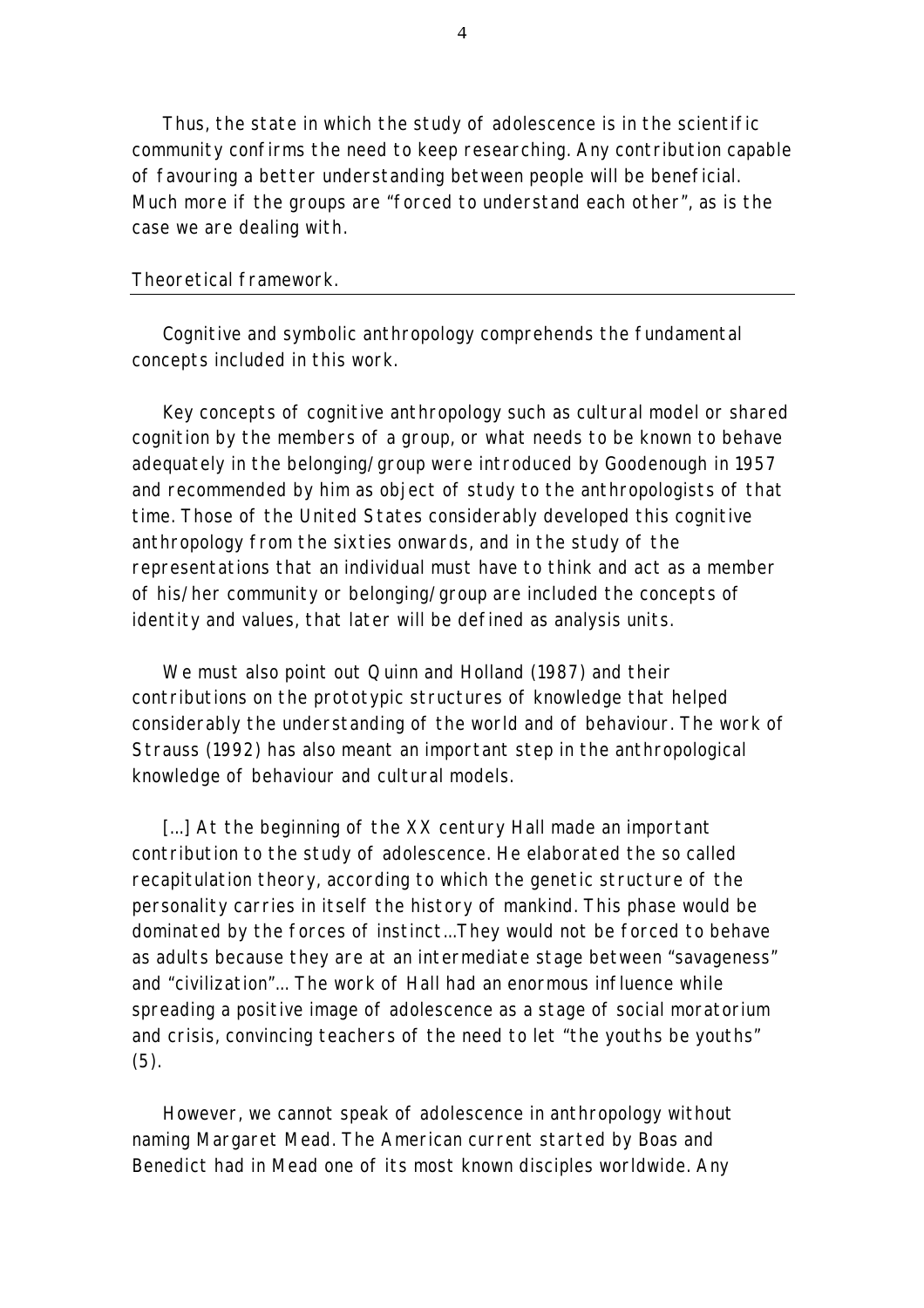university student of the sixties who was "up to date" had read some work of this anthropologist.

Mead started her field work in 1925. Her book on adolescence "Coming of Age in Samoa" (1928) influenced enormously North American teachers of that time. [...] She criticised the ethnocentrism of psychological theory and the universality of adolescence problems. We could even interpret that she refuted the theories of Hall: "adolescence does not represent a period of crisis and tension but on the contrary it is the harmonic development of a group of interests and activities that mature slowly" (Mead, 1985). From Mead's perspective educational methods, the structure of adult personality, the fundamental orientations of culture form an organised and indissoluble whole whose study invites us to reconsider the place of the natural in the core of each culture. Freeman dismantled her theories (5).

On the other hand the study of symbols, the rituals, the systems of beliefs and meanings would complete the theoretical framework of this study.

Without forgetting Van Gennep as the first anthropologist to study, at the beginning of the century, the rites of passage. Or Yeats, who in 1979 classified them in homeostatic, homeoresic, and morphogenetic. It is the American school who with Turner and Geertz fundamentally contributes new and useful aspects to the study of ritual symbols, which supposes a turning point in the previous historical course.

The fact is that the systemic paradigm that impregnated scientific thought in some disciplines such as physics, thermodynamics, mathematics, or psychiatry also inspired these anthropologists who in the sixties published their field researches where they spoke of the symbol with a purpose more circular than lineal. This type of approach is latent in the contributions of these authors who conceive rituals as a system of symbols that always have a greater, "older" symbol that Turner calls *dominant* and that cannot be considered merely as a means to fulfil the ends of the ritual concerned, but as its reference to values that are considered as ends in themselves.

Turner understands the symbol as an interaction that promotes emotional stimuli. Every ritual is linked to emotional matters such as matrilineage, detachment, parental separation loss, transit to maturity, integration in another social group, maternity, love-rage, etc.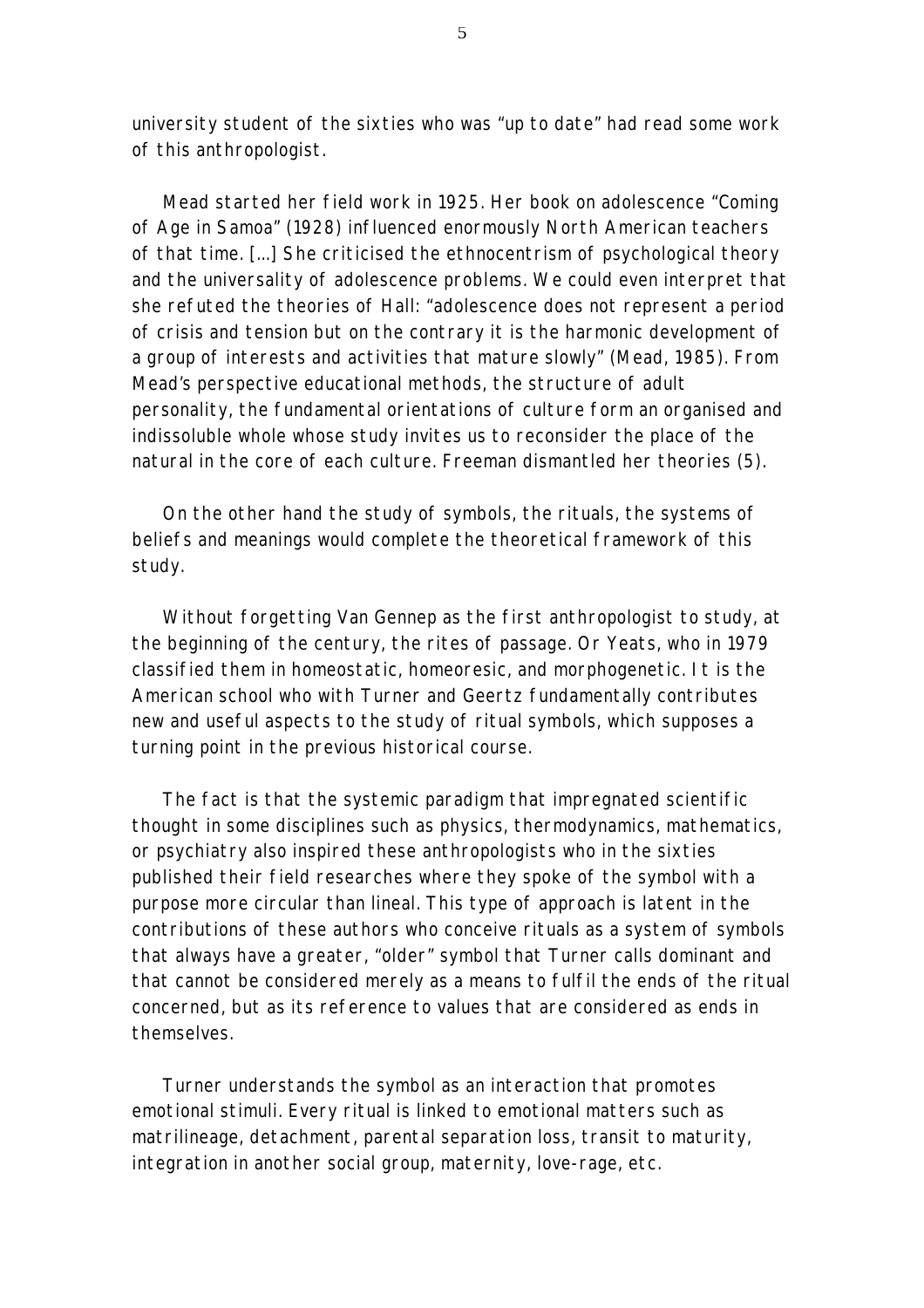If for Turner the symbol orients the action and constitutes the network of a fabric, Geertz contributes something more by considering it as a "symbolic action of communication". He gives the symbol a wide social connotation saying "it is a locus of the meaning", "it is a model of and for reality". While it shows us reality it discovers for us what its purpose is and why it influences and is influenced in a constant feedback.

When Geertz analyses symbols he tells us also of two concepts to be kept in mind to understand a culture: ethos and cosmovision, what should be and what is, the normative and the existential. Both complement each other giving each other signification. Again the sense of interaction and feedback is present.

This "circular" idea of interpreting the symbol as a maintainer of differences, a polarizer of meaning, a locus of significance, etc. contributed such revealing concepts for other disciplines that they surpassed the field of anthropology and were used in psychiatry as a therapeutic resource prescribing rituals to patients.

Thus, if a group of individuals identify themselves and feel that they belong to such a group because they are united by the same system of beliefs and meanings, it would be appropriate to propose the following approach: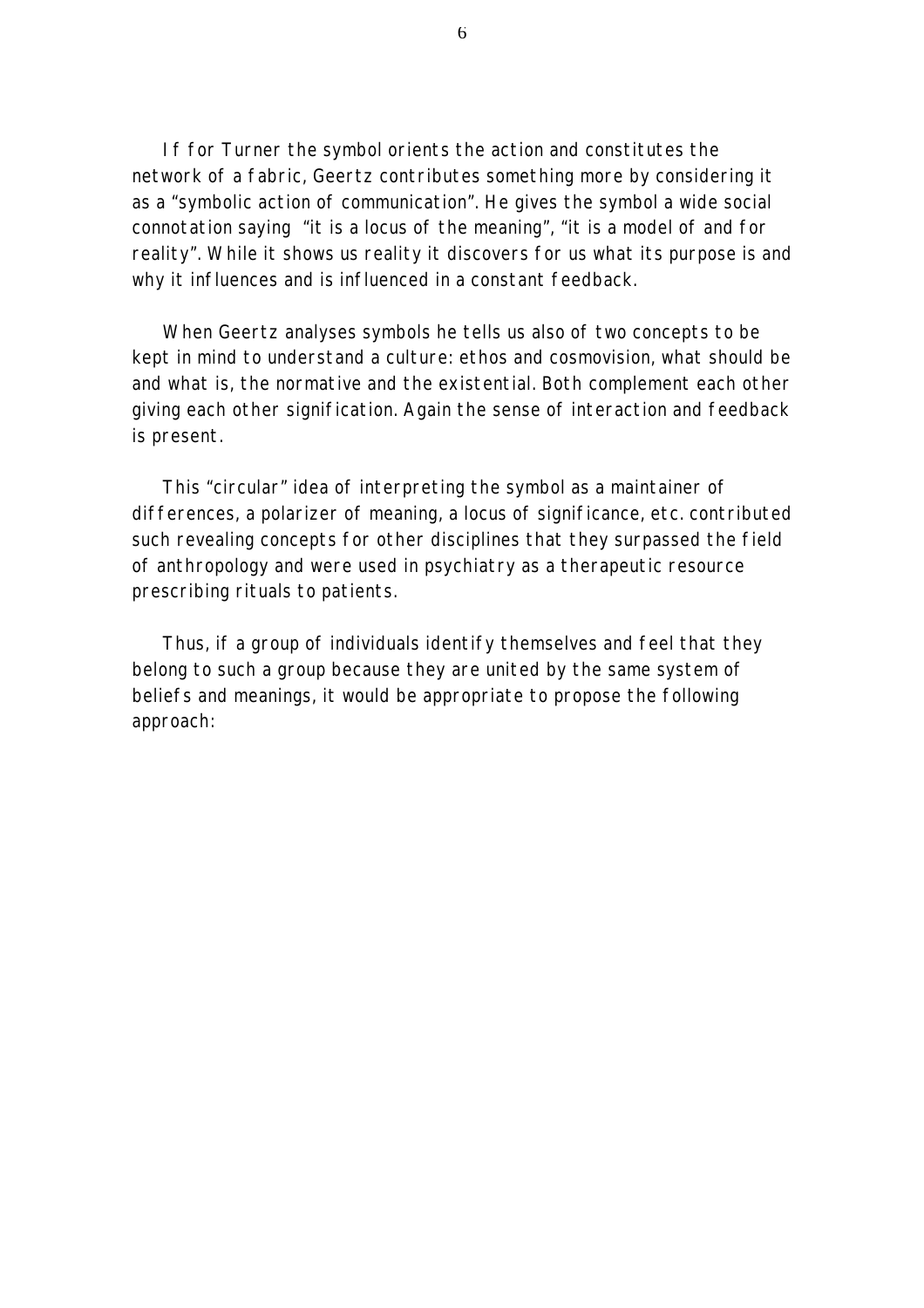One of the causes that provokes relation conflicts between adolescent students and teachers is related with the disparity of values and elements of identity between the former –without distinguishing sexes- and the latter.

# Derived Hypothesis

1.- Adolescents form a generation group with its own identity independently of which sex they belong to.

2.- The values and interests of adolescents are in function of the vital cycle they belong to without distinction of gender-sex.

3.- The generation conflict studied in the family relations is extendable to the relations teachers-students because in both cases it is related to, amongst other causes, the differences in values and identity shared between both groups.

## *Enumerated objectives*

## General objective

To increase the knowledge of the cultural models of the adolescents of Alicante, shared by both sexes, describing the characteristics that identify them, their values, and their ways of relating. To analyse from these data possible difficulties in the interaction of this "non-conformist group" with the teaching hierarchy.

# Specific objectives

1.- To identify identity markers of the studied group.

2.- To know which values are more important in this generation group.

3.- To apply the previous objectives to groups of adolescents with representation of both sexes.

4.- To know the perception the teacher has of his/her students.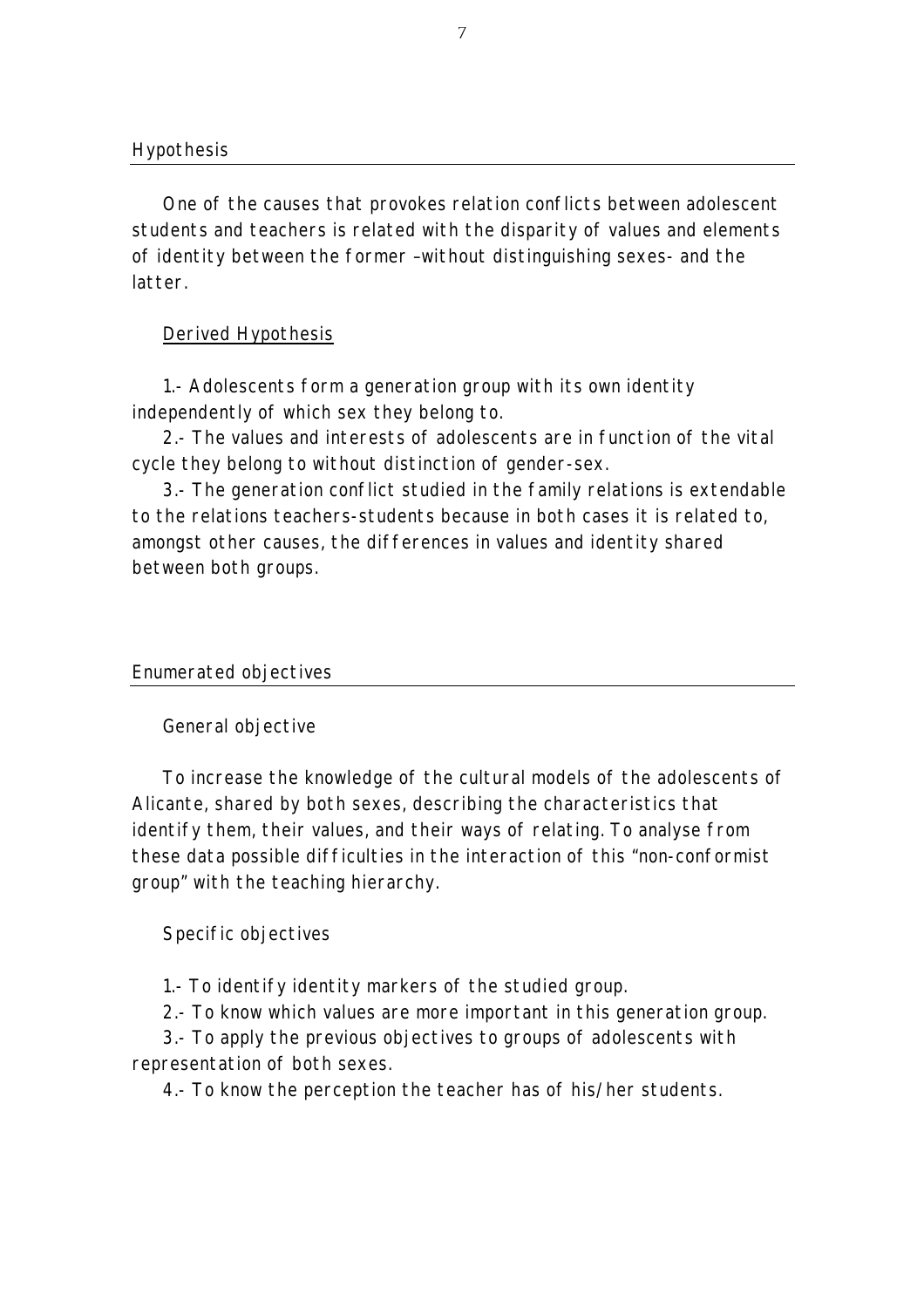### **Adolescence**

In the anthropological perspective youth appears as a relative cultural construction in time and space.

According to Feixa, [...] adolescence is universal and it is understood as the phase of individual life comprised between physiological puberty and the recognition of the adult status (5).

Evolutionary psychology describes it as one of the most important stages of the vital cycle in the development of the individual. It is the moment when the "self" begins its differentiation becoming emotionally autonomous. It becomes "detached" from its parental figures and learns to make its own decisions.

The social perception of the beginning and end of this stage and its repercussions are the most important aspect for our study because, as Feixa declares, it is a relative cultural construction in time and space. And the fact is that they do not only vary from one culture to another but also inside the same culture, depending on the epochs, social changes, or labour and economic conditions.

In our culture, for example, and not many decades ago, the rites of passage were painful, most of all in boys (circumcisions, levelling of teeth, close haircuts), and in girls the transit began with the apparition of the menstruation. Today initiation rites are more disperse and individualised: driving license, to finish a cycle of studies, to go out with a boy/girl, to own a car.

The time of permanence in that cycle has also extended to 22-25 years of age for very different reasons that could briefly be summed up as: biological and psychical maturation, legal status, obligatory education, and the increase of university and post-graduate students that delay the departure from the family home, or the shortage or precariousness of work. Each variable exposed could be explained by enumerating other different consequences. Finally, adolescence has generated its own culture and counter-culture.

# **Identity – value**

The sum of everything a group can call "its own" with the double purpose of "feeling to belong to" and "different from" constitutes the identity of a group. Psychology has introduced the term selfconcept, which influences the I and the MY as an object of cognition under three aspects: spiritual,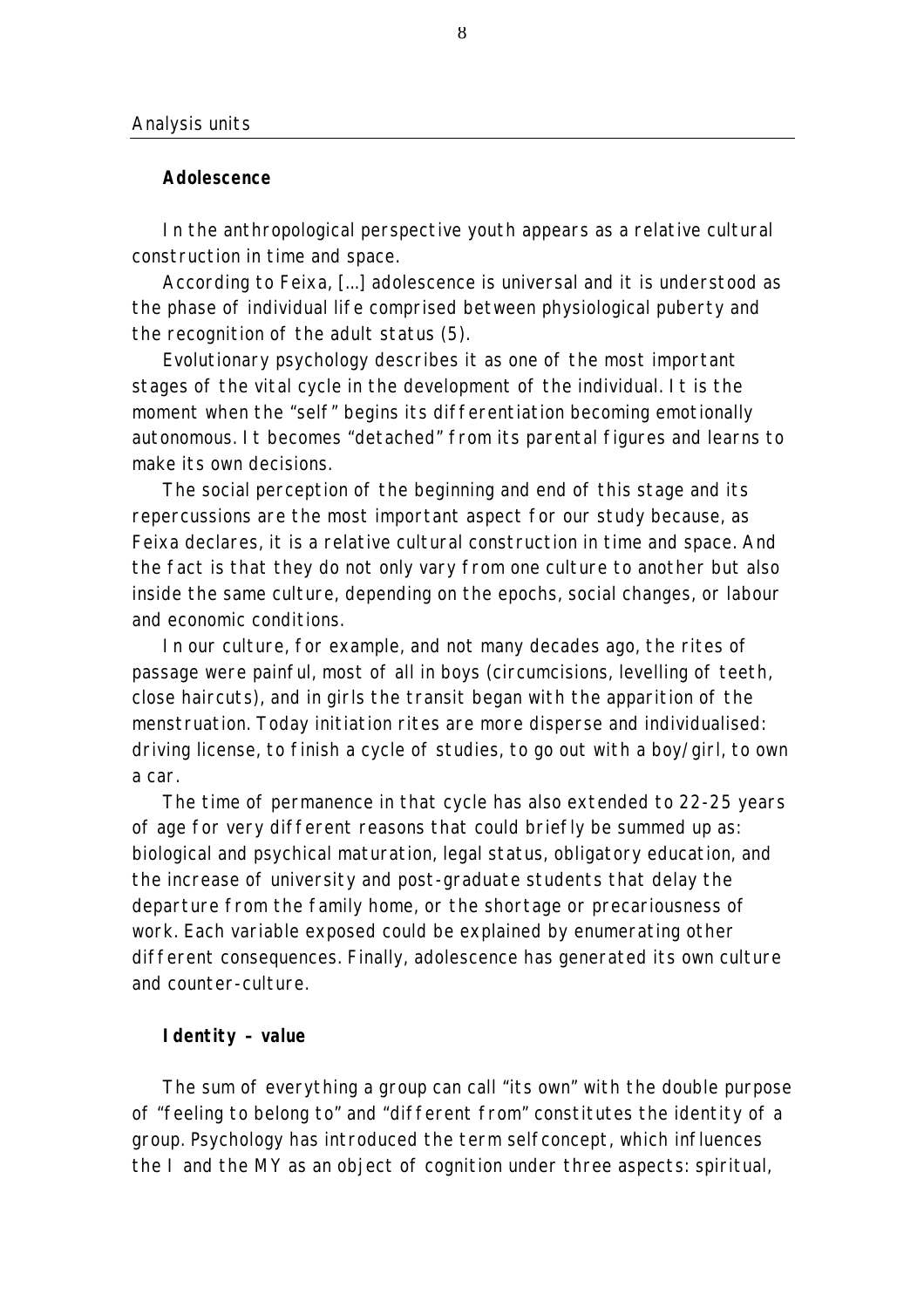material, and social. Other terms such as self, selfconceptions, selfimage, or selfrepresentations also refer to the sense of identity (6).

Well, if we take these concepts to the *we*, including only those aspects that form a set of shared meanings, we would enter the study of the identity of the adolescents, whose fundamental definitional element would be the need the group has *to recognise itself as different* from the rest.

Values put in order those elements, previously described, based on the relative importance they acquire for the individual or group, guiding the behaviour of human beings. In this way a structured and interrelated system of values begins more or less consciously to be acquired whose, as Schwartz would say, importance we give to some depends on the priority we give to others.

Anthropology considers values as patterns or criteria of the desirable that influence collective behaviour. [...] However this word is frequently used by anthropologists without being explained. For Malinowsky and Evans-Pritchard it makes reference to feelings; for Kluckhohn to concepts of meaning; for Homand of interests; of ethos for Bateson, which shows an epistemological problem to be taken into account. Value is the principle of hierarchy that sets off the facts in the framework of a system of values. This system must be interpreted from the holistic point of view of the studied societies and not from the individualistic point of view (7).

#### **Gender – sex**

We will not enter a comprehensive exposition of the great amount of work that has been written on the concept of gender-sex. From all the fields of the social sciences we could discuss, describe, and define the roles, the biology, certain ways of behaviour, the language, the external signs, and a long et cetera. But we can give a small sample, for example that of Dolores Juliano: "From the epistemological point of view science, as generated historically by man, is seen by Cultural Feminism as obligatorily androcentric, anti-ecologist, and militaristic. The proposal then consists in replacing it with a *new science* that is based on the feminist virtues, mainly in the capacity of integrating subjectivity in cognition and the possibility of replacing competitiveness with interaction and cooperation (8).

The question is: Is the identity of adolescents as a group that interacts with others stronger than the differences of gender? Do they share a system of beliefs and meanings capable of keeping together their gender differences, which they undoubtedly have?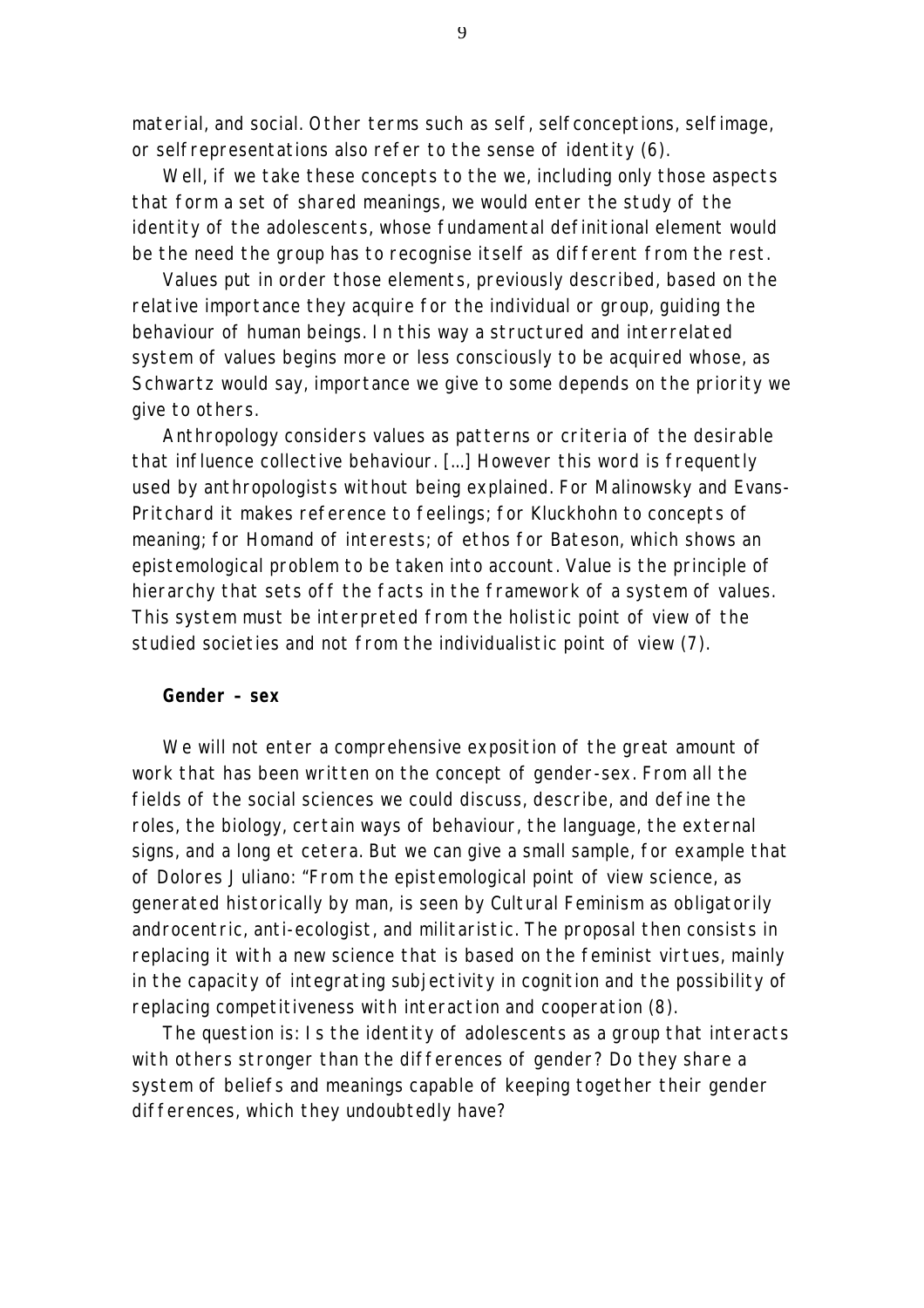### **Hegemonic culture**

[...] The social articulation of juvenile cultures can be approached from three scenes (Hall and Jeferson, 1983): Hegemonic, parental, and generational culture. The relation of youths with the dominant culture is interfered with by the different places where power is transmitted and negotiated, for example, in school, which is one of the institutional spaces where youths acquire experience and learn to identify with certain behaviours and values (5).

This identification stage of the adolescent is so complex because it places him/her constantly in a position of choosing between the mandates of the hegemonic culture and those of his/her own self, which not always are similar.